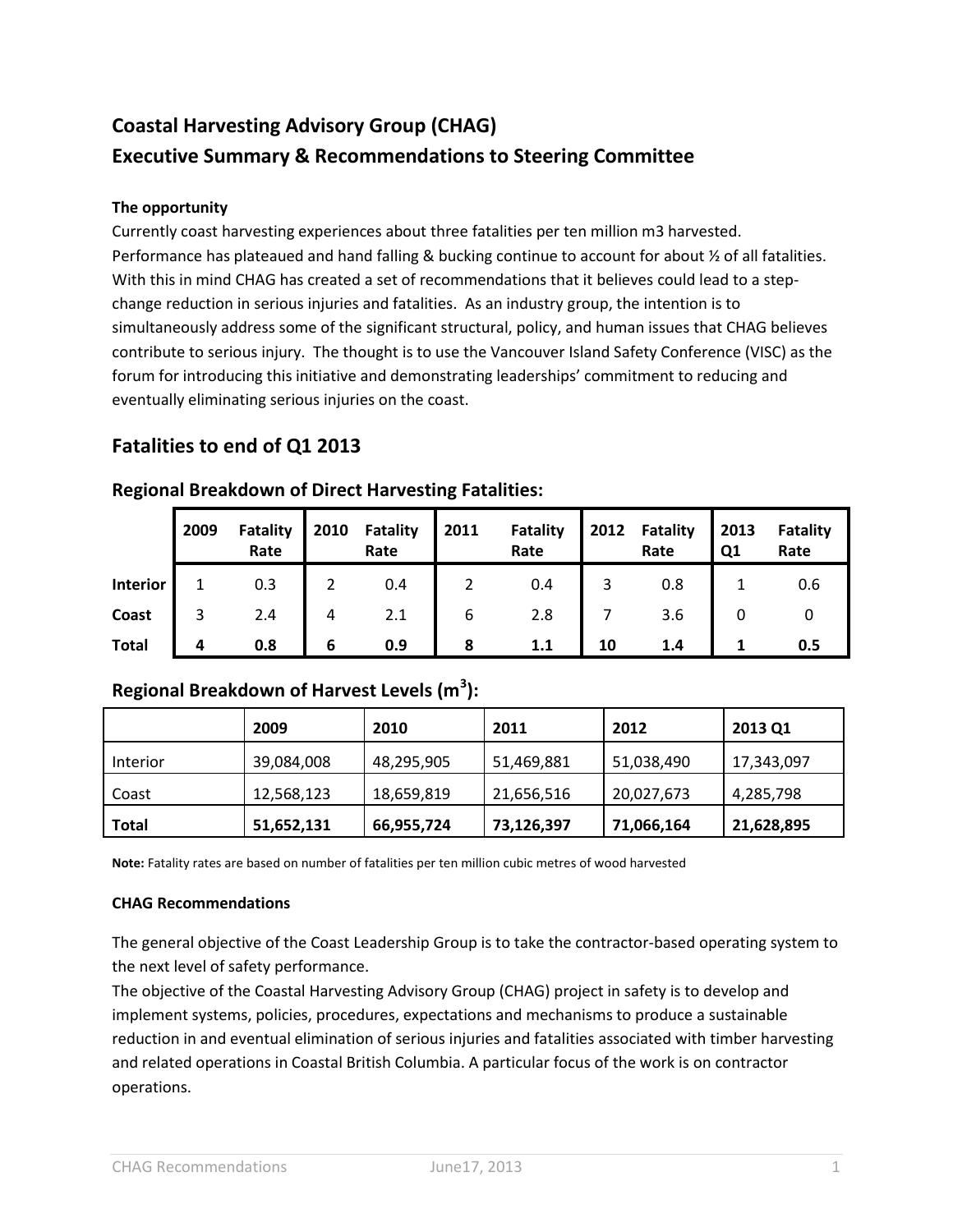# **Objectives**

CHAG considered a multitude of potential objectives and prioritized them as follows:

- 1. Shorter term/High impact
- 2. Longer term/High Impact

### **Shorter term (High impact)**

| <b>Element</b>                            | <b>Action</b>                                                                                                                                                                                                                | <b>Who</b>             | <b>By when</b>                 |
|-------------------------------------------|------------------------------------------------------------------------------------------------------------------------------------------------------------------------------------------------------------------------------|------------------------|--------------------------------|
| <b>Falling</b><br>hazards<br><b>OG/2G</b> | Create a training module which will be made<br>available to the industry                                                                                                                                                     | SAFER (Ron<br>& John)  | In progress                    |
| <b>Planning</b>                           | Create a training module which will be made<br>available to the industry                                                                                                                                                     | SAFER (Ron<br>& John)  | In progress                    |
| <b>Phase</b><br>congestion                | Create an industry standard eliminating the<br>practice of stacking                                                                                                                                                          | CEO                    | Commence now                   |
| <b>Phase</b><br>congestion                | Incorporate scheduling of phases into the<br>planning/harvesting process to reduce congestion<br>and the chance of stacking                                                                                                  | CEO                    | Commence now                   |
| <b>Phase</b><br>congestion                | Reinforce that supervisors/workers have the<br>authority to stop work and seek assistance if they<br>feel congestion (or other issues) is creating a<br>hazard or undo pressure to complete a phase so<br>the next can start | CEO                    | Commence now                   |
| <b>Dangerous</b><br>trees                 | Create a work plan to adopt blasting as an industry<br>standard where other options are not practical                                                                                                                        | CEO                    | Commence now                   |
| <b>Supervision</b>                        | Adopt the faller task force recommendation to<br>require certified bull buckers by the end of 2014                                                                                                                           | CHAG &<br><b>BCFSC</b> | Dec 31, 2014                   |
| <b>Fit to fall</b>                        | Develop & conduct Diet & Hydration training for<br>fallers (First priority)                                                                                                                                                  | CHAG &<br><b>BCFSC</b> | Commence this<br>fall          |
| <b>Fit to fall</b>                        | Develop & conduct personal awareness training<br>for fallers (Falk) (First priority)                                                                                                                                         | CHAG &<br><b>BCFSC</b> | Commence this<br>fall          |
| <b>Fit to fall</b>                        | Develop & conduct a degraded imaging training<br>for fallers (First priority)                                                                                                                                                | CHAG &<br><b>BCFSC</b> | Commence this<br>fall          |
| <b>Fit to fall</b>                        | Increase awareness of fatigue and impairment for<br>fallers (First priority)                                                                                                                                                 | <b>CHAG</b>            | In progress -<br>topic at VISC |
| <b>Crew</b><br>Involvement                | As owners and tenure holders expect contractors<br>to involve workers when conducting incident<br>investigations, inspections and safety meetings in<br>the spirit of the WorkSafe regulations                               | <b>CEO</b>             | Commence now                   |
| <b>SAFE Audit</b>                         | Revise to incorporate new thinking                                                                                                                                                                                           | <b>BCFSC</b>           | Dec 31, 2013                   |
| <b>Coast Industry</b><br><b>Stats</b>     | Identify a statistical model for capturing and<br>analysing serious injuries on the coast to create a<br>benchmark to compare against                                                                                        | <b>CHAG</b>            | Commence now                   |